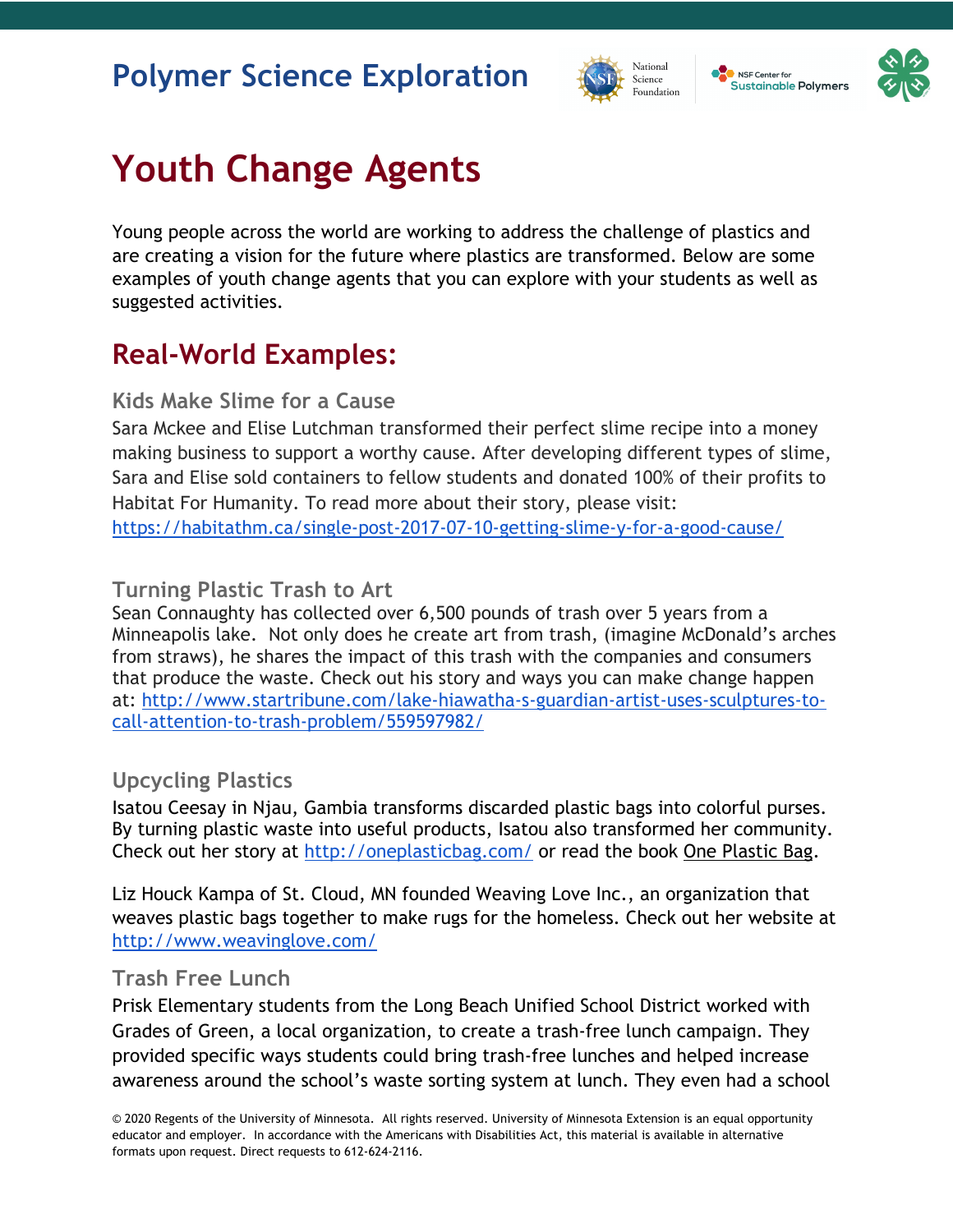assembly to share their efforts. Check out their efforts at:

https://www.gradesofgreen.org/prisk-elementary-green-team-students-lead-wastereduction-efforts/

#### **Scientist Superheroes**

Junior high school student, Alex Weber saw a major problem as she was free diving off the coast of California; thousands of golf balls lined the ocean floor from a nearby golf course. Alex and her dad teamed up with a postdoctoral student at Stanford University to conduct a research project on the harmful effects of golf ball plastic pollution. As a result, the coastal golf course is working to keep harmful golf balls out of the ocean. To read more about Alex's effort, please visit https://www.theplasticpick-up.org/

Scientists Anne Schauer-Gimenez, Allison Pieja, and Molly Morse became inspired as young people to solve the plastic problem and are now working to create biopolymers that they hope one day will replace plastics. To learn more, visit: https://www.npr.org/2019/06/17/728599455/replacing-plastic-can-bacteria-help-usbreak-the-habit

### **Project Ideas:**

- **Slime Business** Put your sublime slime engineering skills to work by making slime to sell to friends and family. With slime profits, consider sponsoring an animal at your local zoo or nature center. You can also donate to organizations that help rehabilitate animals impacted by plastics.
- **Make A Plan** Keep a plastic diary and list every piece of plastic that you touch in a day. Sort the plastics into two categories: plastics that can be used over and over again and plastics that are thrown away after one use. Make a plan on how you can reduce plastic items that are thrown away after just one use. Ask others to join your efforts.
- **Informational Interview Interview a solid waste collector or school engineer** and ask what are the most common plastics they see in the waste bin. Ask them for ideas to decrease the amount of plastics in the garbage. You can also conduct a waste audit - https://cleanriver.com/waste-audit-in-5-easysteps/
- Straw Reduction We all love straws, but what materials are they made of and how long is their lifecycle after we throw them away after just one use?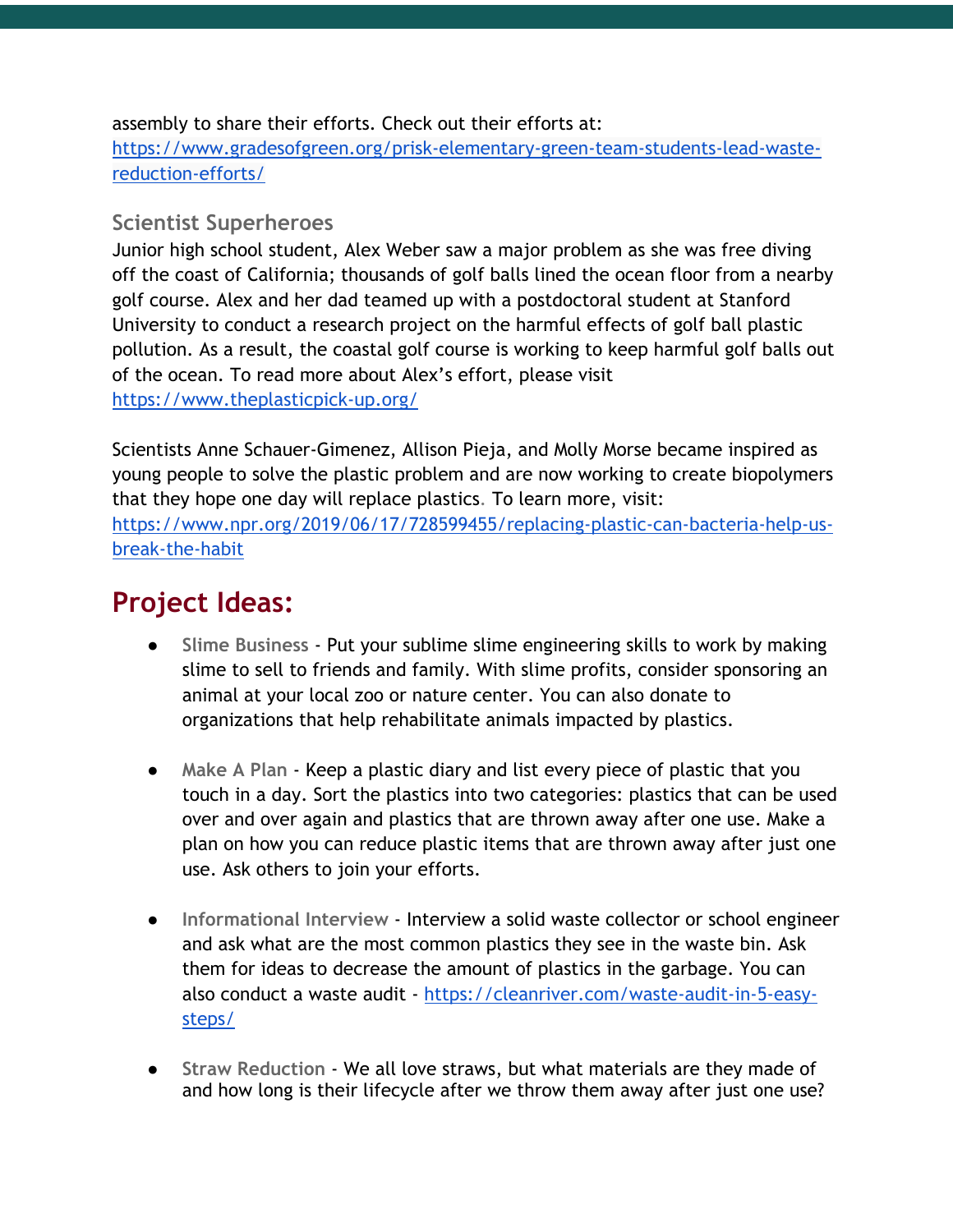Explore reusable alternatives to plastic straws. Tell a friend or others about what you've learned.

- Read about the impact of plastic straws use here:
	- https://www.washingtonpost.com/lifestyle/kidspost/plasti c-straws-are-little-but-they-are-part-of-a-hugeproblem/2018/09/07/63bfe44e-ac9f-11e8-b1daff7faa680710\_story.html?noredirect=on
- **Ditch Plastic Shopping Bags -** Plastic shopping bags can pile up after just one use. They are not easily recycled and often end up in the ocean or landfills where they can be deadly to animals. Just like Liz Houck Kampa of St. Cloud MN, you too can weave rugs from plastic bags. Here are some instructions: https://www.persil.com/uk/dirt-is-good/arts-crafts/plastic-bagweaving.html
- **Know What To Recycle Campaign** Knowing which plastics items can be recycled can sometimes be a daunting task. What might be recyclable in one community could be trash in another. Investigate what plastics are recyclable in your community by researching your county or local municipality's website then create a recycling campaign at your school or in your community. Use your knowledge of the Resin Identification Code as you investigate which plastics are recyclable. http://apps.npr.org/plastics-recycling/ and https://nepis.epa.gov/Exe/ZyPDF.cgi/600009UZ.PDF?Dockey=600009UZ.PDF
- **Establish a Recycling Program in Your School -** Form a team of fellow students who want to create a recycling plan for your school. First, determine the greatest area of need; do you need recycling bins at your school, do you need better awareness of what is put in recycling bins, or do students need to help sort recyclables during the lunch period. Then come up with a strategy to address the need. Create an awareness campaign and use student news, posters, presentations, and public announcements to get the word out to other students. Ask teachers for support.
- **Plastic Free Schools** Join the Plastic Free Schools community and follow the steps outlined to reduce the amount of plastic waste created by your school. https://www.plasticpollutioncoalition.org/guides-schools
- **Upcycle Plastics into Art -** Combine your desire to make positive change with your artistic spirit by upcycling plastics into art! Check out Washed Ashore https://washedashore.org/iamdc/ to learn how to organize a team to collect